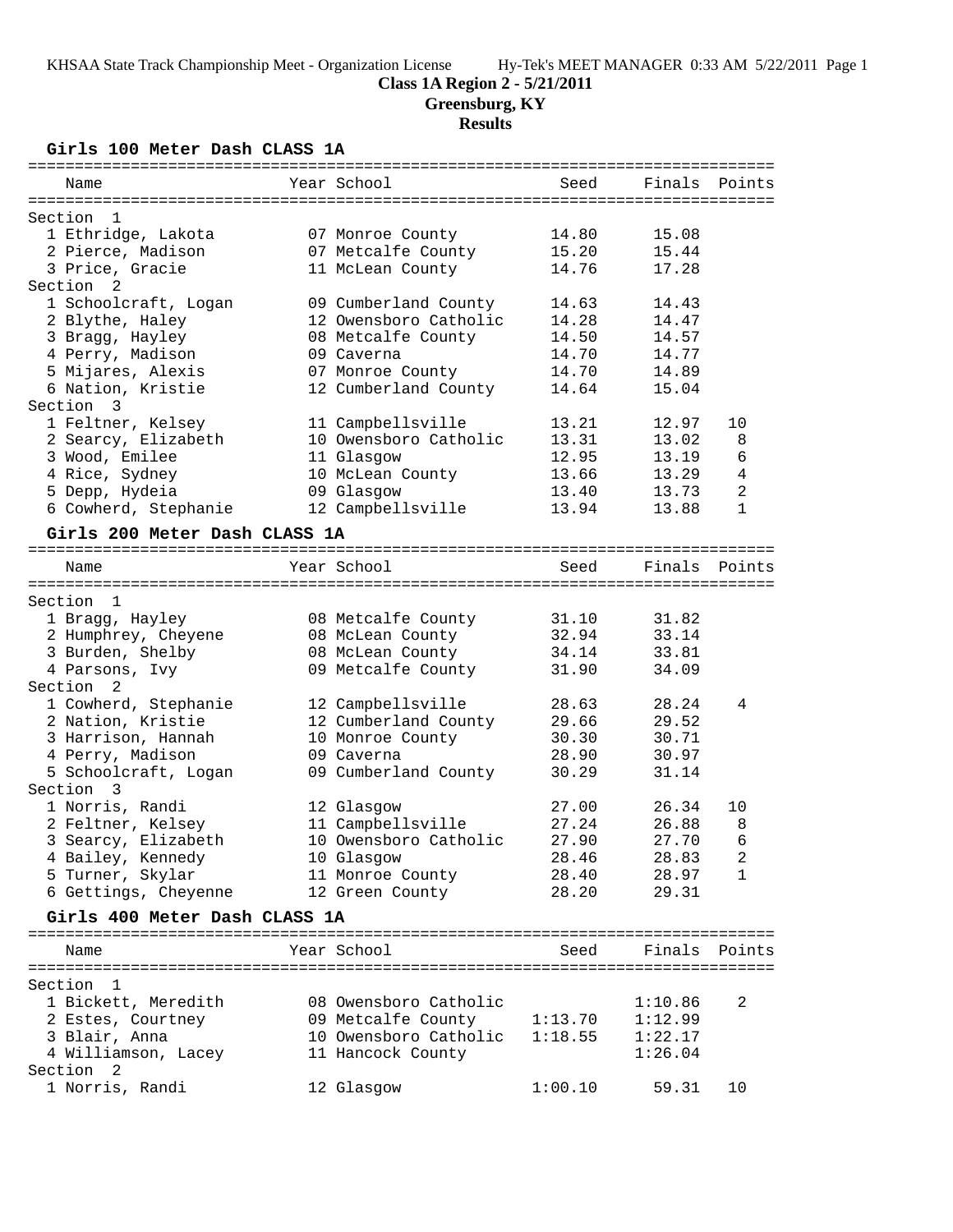**Class 1A Region 2 - 5/21/2011**

**Greensburg, KY**

# **Results**

| Girls 400 Meter Dash CLASS 1A                                      |                       |         |         |                |
|--------------------------------------------------------------------|-----------------------|---------|---------|----------------|
| 2 Shofner, Baylee                                                  | 11 Green County       | 1:04.42 | 1:03.93 | 8              |
| 3 Bailey, Kennedy                                                  | 10 Glasgow            | 1:05.94 | 1:04.71 | 6              |
| 4 Gettings, Cheyenne                                               | 12 Green County       | 1:06.11 | 1:08.02 | 4              |
| 5 Shirley, Lanisha                                                 | 12 Metcalfe County    | 1:12.10 | 1:12.38 | $\mathbf{1}$   |
| Girls 800 Meter Run CLASS 1A                                       |                       |         |         |                |
|                                                                    |                       |         |         |                |
| Name                                                               | Year School           | Seed    | Finals  | Points         |
| Section<br>1                                                       |                       |         |         |                |
| 1 Shofner, Baylee                                                  | 11 Green County       | 2:32.28 | 2:30.78 | 10             |
| 2 Young, Sydney                                                    | 07 Hancock County     | 2:32.79 | 2:32.95 | 8              |
| 3 Estes, Brooke                                                    | 12 Green County       | 2:32.98 | 2:34.78 | 6              |
| 4 Cason, Olivia                                                    | 08 Owensboro Catholic | 2:31.84 | 2:35.97 | $\overline{4}$ |
| 5 Estes, Kensey                                                    | 11 Hancock County     | 2:44.55 | 2:46.11 | 2              |
| 6 Brown, Ashlyn                                                    | 08 Glasgow            | 2:48.50 | 2:51.44 | $\mathbf{1}$   |
| 7 Hurst, Dayla                                                     | 12 Metcalfe County    | 3:02.00 | 2:53.12 |                |
| 8 Carter, Cassidy                                                  | 08 Monroe County      | 2:46.00 | 2:54.86 |                |
| 9 Edwards, Kassidy                                                 | 09 Metcalfe County    | 3:02.00 | 2:59.61 |                |
| 10 Poole, Hailey                                                   | 10 Owensboro Catholic | 2:49.78 | 3:03.32 |                |
| Girls 1600 Meter Run CLASS 1A                                      |                       |         |         |                |
|                                                                    |                       |         |         |                |
| Name                                                               | Year School           | Seed    | Finals  | Points         |
|                                                                    |                       |         |         |                |
| 1 Estes, Brooke                                                    | 12 Green County       | 5:37.97 | 5:34.98 | 10             |
| 2 Cason, Olivia                                                    | 08 Owensboro Catholic | 5:26.90 | 5:35.57 | 8              |
| 3 Young, Sydney                                                    | 07 Hancock County     | 5:32.20 | 5:37.17 | 6              |
| 4 Smith, Leah                                                      | 10 Cumberland County  | 6:00.90 | 5:54.99 | $\overline{4}$ |
| 5 Jaggers, Erin                                                    | 08 Green County       | 6:01.43 | 6:09.48 | $\overline{2}$ |
| 6 Johnson, Drema                                                   | 11 Hancock County     | 5:54.79 | 6:20.33 | $\mathbf{1}$   |
| 7 Brown, Ashlyn                                                    | 08 Glasgow            | 6:43.00 | 6:34.84 |                |
| 8 Edwards, Kassidy                                                 | 09 Metcalfe County    | 6:39.00 | 6:43.53 |                |
| 9 Scott, Morgan                                                    | 09 McLean County      | 6:53.24 | 6:49.44 |                |
| 10 Millay, Hannah                                                  | 10 Owensboro Catholic | 6:11.42 | 6:59.50 |                |
| 11 Hurst, Dayla                                                    | 12 Metcalfe County    | 6:59.00 | 7:03.91 |                |
| Girls 3200 Meter Run CLASS 1A<br>================================= |                       |         |         |                |

| Name                               | Year School                                | Seed                 | Finals Points        |         |
|------------------------------------|--------------------------------------------|----------------------|----------------------|---------|
| 1 Young, Sydney<br>2 Cason, Olivia | 07 Hancock County<br>08 Owensboro Catholic | 12:26.66<br>11:50.61 | 12:48.73<br>12:58.35 | 10<br>8 |
| 3 Johnson, Drema                   | 11 Hancock County                          | 12:54.60             | 13:09.60             | 6       |
| 4 Cason, Elizabeth                 | 09 Owensboro Catholic                      | 13:06.07             | 13:11.57             | 4       |
| 5 Frank, Molly                     | 10 Green County                            | 12:57.77             | 13:22.78             | 2       |
| 6 Smith, Leah                      | 10 Cumberland County                       | 13:18.60             | 13:34.31             |         |
| 7 Shepherd, Baylee                 | 09 Green County                            | 13:17.45             | 14:01.73             |         |
| -- Neal, Rachel                    | 09 McLean County                           | 14:06.94             | DNF                  |         |
|                                    |                                            |                      |                      |         |

### **Girls 100 Meter Hurdles CLASS 1A**

| Name              | Year School | Seed  | Finals Points |  |
|-------------------|-------------|-------|---------------|--|
| 1 Bradley, Katlan | 10 Glasgow  | 17.10 | 17.46 10      |  |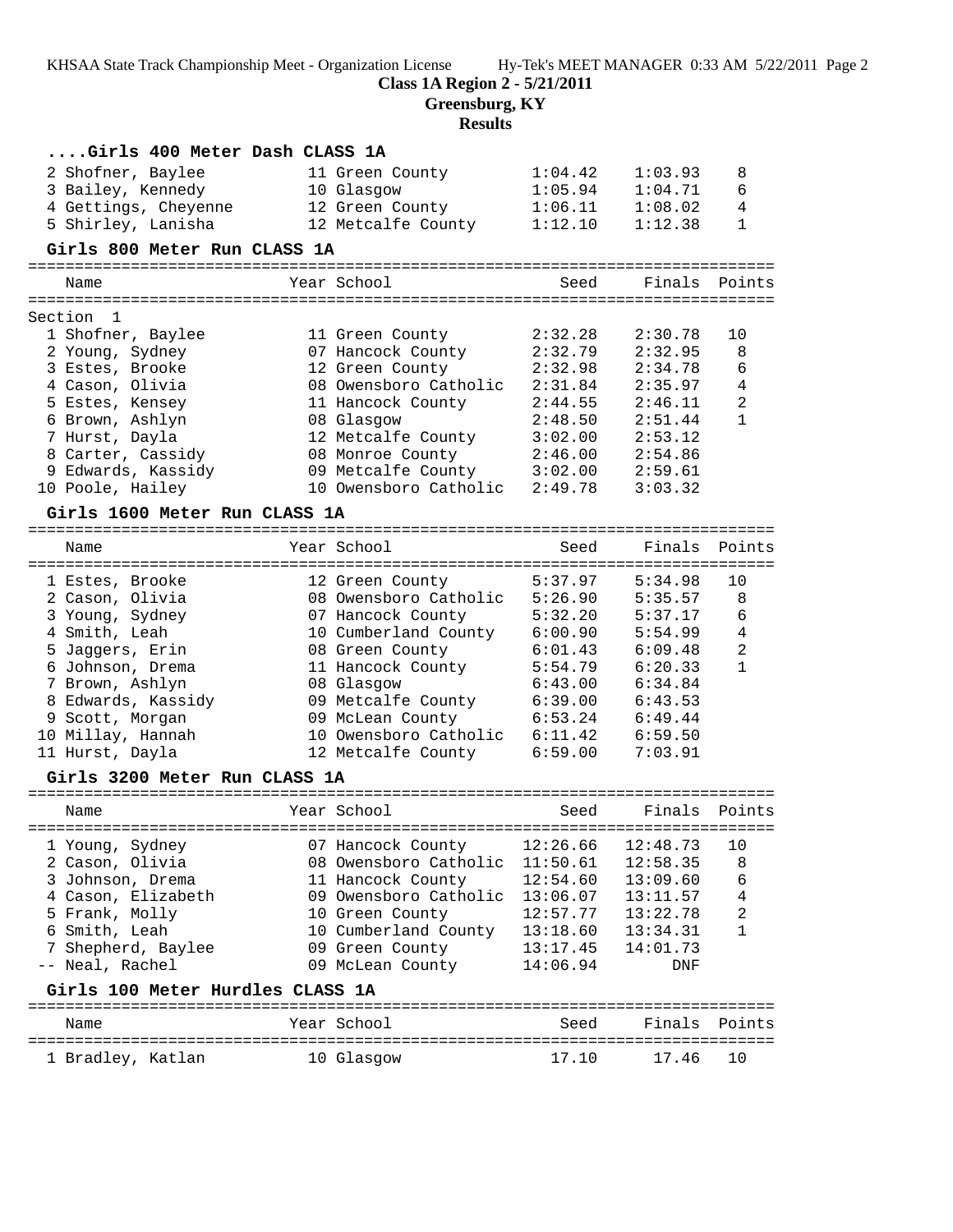**Class 1A Region 2 - 5/21/2011**

**Greensburg, KY**

### **Results**

| Girls 100 Meter Hurdles CLASS 1A                |                                      |                          |               |                |
|-------------------------------------------------|--------------------------------------|--------------------------|---------------|----------------|
| 2 Murphy, Kaylee                                | 12 Owensboro Catholic                | 17.90                    | 18.00         | 8              |
| 3 Hawkins, Audry                                | 10 Hancock County                    | 19.08                    | 19.23         | 6              |
| 4 Logsdon, Chelsey                              | 12 McLean County                     | 18.54                    | 19.32         | $\overline{4}$ |
| 5 Bartley, Shelby                               | 11 Monroe County                     | 20.20                    | 20.26         | 2              |
| Girls 300 Meter Hurdles CLASS 1A                |                                      |                          |               |                |
| Name                                            | Year School                          | Seed                     | Finals        | Points         |
|                                                 |                                      |                          |               |                |
| 1 Murphy, Kaylee<br>Section <sub>2</sub>        | 12 Owensboro Catholic                | 59.24                    | 59.54         | 2              |
| 1 Dooper, Stephanie                             | 11 Owensboro Catholic                | 50.15                    | 50.91         | 10             |
| 2 Bradley, Katlan                               | 10 Glasgow                           | 52.02                    | 51.19         | 8              |
| 3 Hawkins, Audry                                | 10 Hancock County                    | 54.60                    | 56.97         | 6              |
| 4 Richardson, Connar                            | 08 Monroe County                     | 55.80                    | 57.02         | 4              |
| 5 Jaggers, Erin<br>6 Johnson, Tanisha           | 08 Green County<br>12 Hancock County | 55.64<br>57.56           | 59.80         | 1              |
|                                                 |                                      |                          | 59.94         |                |
| Girls 4x100 Meter Relay CLASS 1A                |                                      |                          |               |                |
| School                                          |                                      | Seed                     | Finals Points |                |
|                                                 |                                      |                          |               |                |
| Section 1                                       |                                      |                          |               |                |
| 1 Cumberland County                             |                                      | 58.74                    | 58.17         | 1              |
| 1) Long, Monica 11                              |                                      | 2) Spivey, Kelsey 09     |               |                |
| 3) Nation, Kristie 12                           |                                      | 4) Schoolcraft, Logan 09 |               |                |
| 5) Kirkpatrick, Eunique 09                      |                                      | 6) Hickman, Lexus 10     |               |                |
| 2 Green County                                  |                                      | 1:01.05                  | 1:01.37       |                |
| 1) Milby, Sara 08                               |                                      | 2) Judd, Chelsea 07      |               |                |
| 3) Stearman, Destiny 08                         |                                      | 4) March, Natalie 08     |               |                |
| 5) Biggs, Katlyn 08                             |                                      | 6) Shepherd, Baylee 09   |               |                |
| 7) Frank, Molly 10<br>3 Metcalfe County         | 8)                                   | 1:01.00                  | 1:03.39       |                |
| 1) Parsons, Ivy 09                              |                                      | 2) Pierce, Madison 07    |               |                |
| 3) Trent, Brittany 08                           |                                      | 4) Smith, Cassandra 09   |               |                |
| 5) Whitt, Felicia 07                            |                                      | 6) Hammontree, Jade 07   |               |                |
| 7) Drew, Samantha 07                            |                                      | 8) Smith, Arianna 07     |               |                |
| Section <sub>2</sub>                            |                                      |                          |               |                |
| 1 Glasgow                                       |                                      | 54.27                    | 52.40         | 10             |
| 1) Depp, Hydeia 09                              |                                      | 2) Triplett, Rayne 08    |               |                |
| 3) Stone, Saige 09                              |                                      | 4) Wood, Emilee 11       |               |                |
| 5) Page, Abrianna 07                            | 6)                                   |                          |               |                |
| 2 Campbellsville                                |                                      | 55.68                    | 52.47         | 8              |
| 1) Crider, Erica 11                             |                                      | 2) Smith, Denika 11      |               |                |
| 3) Cowherd, Stephanie 12                        |                                      | 4) Feltner, Kelsey 11    |               |                |
| 5) Taylor, Nacreshia 09                         | 6)                                   | 57.13                    | 53.78         | 6              |
| 3 Owensboro Catholic<br>1) Searcy, Elizabeth 10 |                                      | 2) Blythe, Haley 12      |               |                |
| 3) Dooper, Stephanie 11                         |                                      | 4) Sterling, Sarah 12    |               |                |
| 5) Lancaster, Jasmine 09                        |                                      | 6) Tigue, Rachel 09      |               |                |
| 4 McLean County                                 |                                      | 56.89                    | 55.66         | 4              |
| 1) Green, Julie 08                              |                                      | 2) Hinton, Emma 12       |               |                |
| 3) Hazelip, Sarah 12                            |                                      | 4) Rice, Sydney 10       |               |                |
| 5) Logsdon, Chelsey 12                          |                                      | 6) Burden, Shelby 08     |               |                |
| 7) Miller, Ashley 09                            |                                      | 8) Lee, Presley 08       |               |                |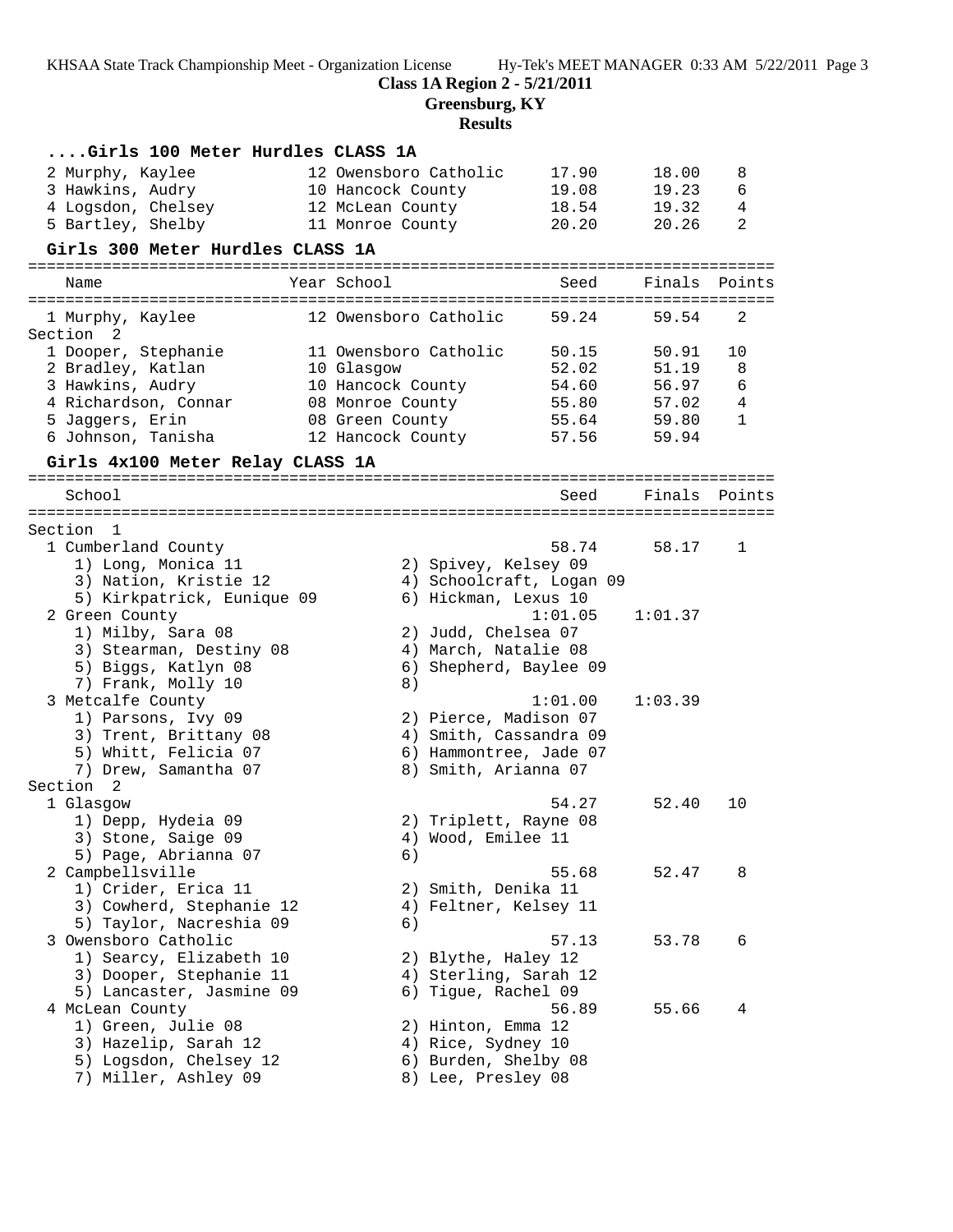**Class 1A Region 2 - 5/21/2011**

**Greensburg, KY**

#### **Results**

#### **....Girls 4x100 Meter Relay CLASS 1A**

| 5 Monroe County        | 57.30<br>57.00          |  |
|------------------------|-------------------------|--|
| 1) Carter, Cassidy 08  | 2) Harrison, Hannah 10  |  |
| 3) Gordon, Amber 12    | 4) Turner, Skylar 11    |  |
| 5) Ethridge, Lakota 07 | 6)                      |  |
| 6 Hancock County       | 1:07.07<br>56.04        |  |
| 1) Kirk, Tori 09       | 2) Williamson, Lacey 11 |  |
| 3) Kreisle, Jasa 07    | 4) Church, Krystyn 11   |  |
|                        |                         |  |

#### **Girls 4x200 Meter Relay CLASS 1A**

================================================================================ School Seed Finals Points ================================================================================ Section 1 1 Monroe County 2:06.30 2:04.71 1 1) Richardson, Connar 08 2) Mijares, Alexis 07 3) Catalan, Karen 10 4) Ethridge, Lakota 07 5) Bartley, Shelby 11 6) Welch, Brittani 11 2 Green County 2:06.84 2:05.59 1) Milby, Sara 08 2) Judd, Chelsea 07 3) Biggs, Katlyn 08 4) March, Natalie 08 5) Stearman, Destiny 08 6) Shepherd, Baylee 09 7) Frank, Molly 10 8) Gettings, Cheyenne 12 3 McLean County 2:11.94 2:15.03 1) Lee, Presley 08 2) Burden, Shelby 08 3) Miller, Ashley 09 4) Humphrey, Cheyene 08 5) 6) Green, Rachel 11 7) Price, Gracie 11 and 8) Hinton, Emma 12 Section 2 1 Glasgow 1:50.96 1:49.55 10 1) Depp, Hydeia 09 2) Bailey, Kennedy 10 3) Wood, Emilee 11 4) Norris, Randi 12 5) Stone, Saige 09 6) Triplett, Rayne 08 2 Campbellsville 1:55.61 1:53.40 8 1) Crider, Erica 11 2) Smith, Denika 11 3) Cowherd, Stephanie 12 4) Feltner, Kelsey 11 5) Taylor, Nacreshia 09 (6) 3 Cumberland County 2:04.30 2:00.07 6 1) Long, Monica 11 2) Schoolcraft, Logan 09 3) Spivey, Kelsey 09 4) Nation, Kristie 12 5) Kirkpatrick, Eunique 09 6) Hickman, Lexus 10 4 Hancock County 1:59.04 2:02.60 4 1) Chappell, Holly 11 2) Johnson, Tanisha 12 3) Estes, Kensey 11 (4) Johnson, Drema 11 5) Hawkins, Audry 10 (6) 5 Metcalfe County 2:03.20 2:02.90 2 1) Bragg, Hayley 08 2) Estes, Courtney 09 3) Acree, Holly 12 4) Shirley, Lanisha 12 5) Pierce, Madison 07 6) Trent, Brittany 08 7) Whitt, Felicia 07 (8) 8 Smith, Arianna 07 6 Owensboro Catholic 2:05.96 2:08.83 1) Bickett, Meredith 08 2) Tigue, Rachel 09 3) Lopez, Julia 09 4) Lancaster, Jasmine 09 5) Blair, Anna 10 (6)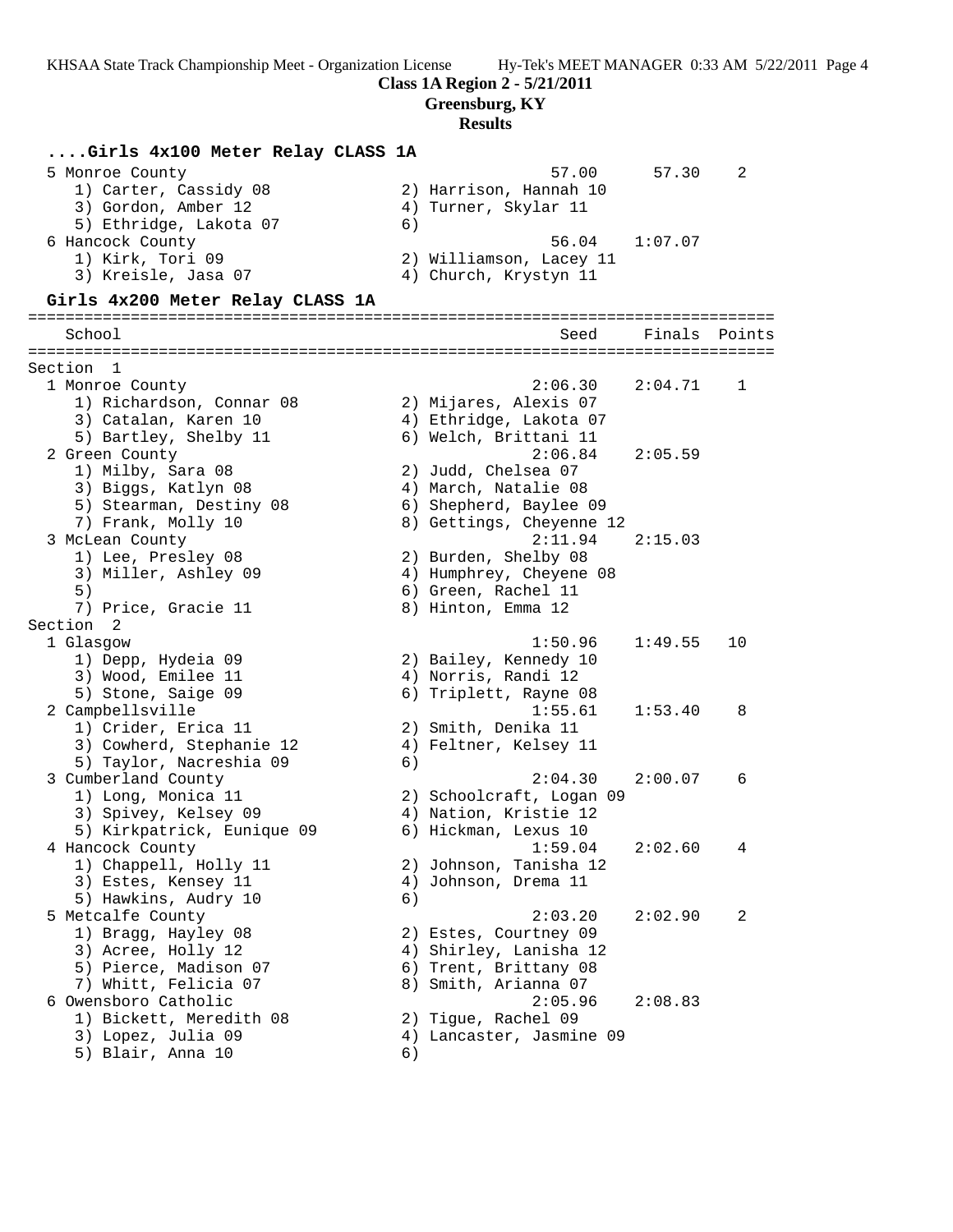**Greensburg, KY**

#### **Results**

### **Girls 4x400 Meter Relay CLASS 1A**

| ===================<br>==============           |    |                                  |          |        |
|-------------------------------------------------|----|----------------------------------|----------|--------|
| School                                          |    | Seed                             | Finals   | Points |
|                                                 |    |                                  |          |        |
| Section<br>-1                                   |    |                                  |          |        |
| 1 Glasgow                                       |    | 4:20.74<br>2) Bradley, Katlan 10 | 4:18.48  | 10     |
| 1) Stone, Saige 09<br>3) Bailey, Kennedy 10     |    | 4) Norris, Randi 12              |          |        |
| 5) Brown, Ashlyn 08                             | 6) |                                  |          |        |
| 2 Green County                                  |    | 4:33.30                          | 4:30.28  | 8      |
| 1) Estes, Brooke 12                             |    | 2) Jaggers, Erin 08              |          |        |
|                                                 |    | 4) Shofner, Baylee 11            |          |        |
| 3) Gettings, Cheyenne 12<br>5) Biggs, Katlyn 08 |    | 6) Milby, Sara 08                |          |        |
| 7) March, Natalie 08                            |    | 8) Parson, Shawna 12             |          |        |
| 3 McLean County                                 |    | 4:50.24                          | 4:44.08  | 6      |
| 1) Green, Julie 08                              |    | 2) Dempsey, Chloe 09             |          |        |
| 3) Hazelip, Sarah 12                            |    | 4) Rice, Sydney 10               |          |        |
| 5) Logsdon, Chelsey 12                          |    | 6) Hinton, Emma 12               |          |        |
| 7) Scott, Morgan 09                             |    | 8) Neal, Rachel 09               |          |        |
| 4 Metcalfe County                               |    | 5:02.30                          | 4:44.54  | 4      |
| 1) Shirley, Lanisha 12                          |    | 2) Estes, Courtney 09            |          |        |
| 3) Bragg, Hayley 08                             |    | 4) Acree, Holly 12               |          |        |
| 5) Edwards, Kassidy 09                          |    | 6) Hurst, Dayla 12               |          |        |
| 7) Pierce, Madison 07                           |    | 8) Parsons, Ivy 09               |          |        |
| 5 Hancock County                                |    | 4:34.80                          | 4:46.28  | 2      |
| 1) Chappell, Holly 11                           |    | 2) Hawkins, Audry 10             |          |        |
| 3) Johnson, Tanisha 12                          |    | 4) Estes, Kensey 11              |          |        |
| 5) Johnson, Drema 11                            |    | 6) Young, Sydney 07              |          |        |
| 6 Owensboro Catholic                            |    | 4:36.17                          | 4:50.58  | 1      |
| 1) Bickett, Meredith 08                         |    | 2) Millay, Hannah 10             |          |        |
| 3) Lancaster, Jasmine 09                        |    | 4) Cason, Elizabeth 09           |          |        |
| 5) Cason, Olivia 08                             |    | 6) Poole, Hailey 10              |          |        |
| 7) Dooper, Stephanie 11                         |    | 8) Searcy, Elizabeth 10          |          |        |
|                                                 |    |                                  |          |        |
| Girls 4x800 Meter Relay CLASS 1A                |    |                                  |          |        |
| School                                          |    | Seed                             | Finals   | Points |
|                                                 |    |                                  |          |        |
| 1 Green County                                  |    | 10:34.08                         | 10:26.79 | 10     |
| 1) Shepherd, Baylee 09                          |    | 2) Jaggers, Erin 08              |          |        |
| 3) Biggs, Katlyn 08                             |    | 4) Estes, Brooke 12              |          |        |
| 5) Shofner, Baylee 11                           |    | 6) Frank, Molly 10               |          |        |
| 7) Parson, Shawna 12                            |    | 8) Milby, Sara 08                |          |        |
| 2 Hancock County                                |    | 10:58.35                         | 10:34.01 | 8      |
| 1) Johnson, Drema 11                            |    | 2) Chappell, Holly 11            |          |        |
| 3) Estes, Kensey 11                             |    | 4) Young, Sydney 07              |          |        |
| 5) Johnson, Tanisha 12                          |    | 6) Hawkins, Audry 10             |          |        |
| 3 Owensboro Catholic                            |    | 11:01.90                         | 10:47.23 | 6      |
| 1) Cason, Elizabeth 09                          |    | 2) Millay, Hannah 10             |          |        |
| 3) Poole, Hailey 10                             |    | 4) Cason, Olivia 08              |          |        |
| 4 McLean County                                 |    | 11:25.94                         | 11:12.56 | 4      |
| 1) Dempsey, Chloe 09                            |    | 2) Neal, Rachel 09               |          |        |
| 3) Scott, Morgan 09                             |    | 4) Green, Julie 08               |          |        |
| 5) Green, Rachel 11                             | 6) |                                  |          |        |
| 7) Hinton, Emma 12                              |    | 8) Rice, Sydney 10               |          |        |
| 5 Metcalfe County                               |    | 11:51.90                         | 11:25.39 | 2      |
| 1) Shirley, Lanisha 12                          |    | 2) Estes, Courtney 09            |          |        |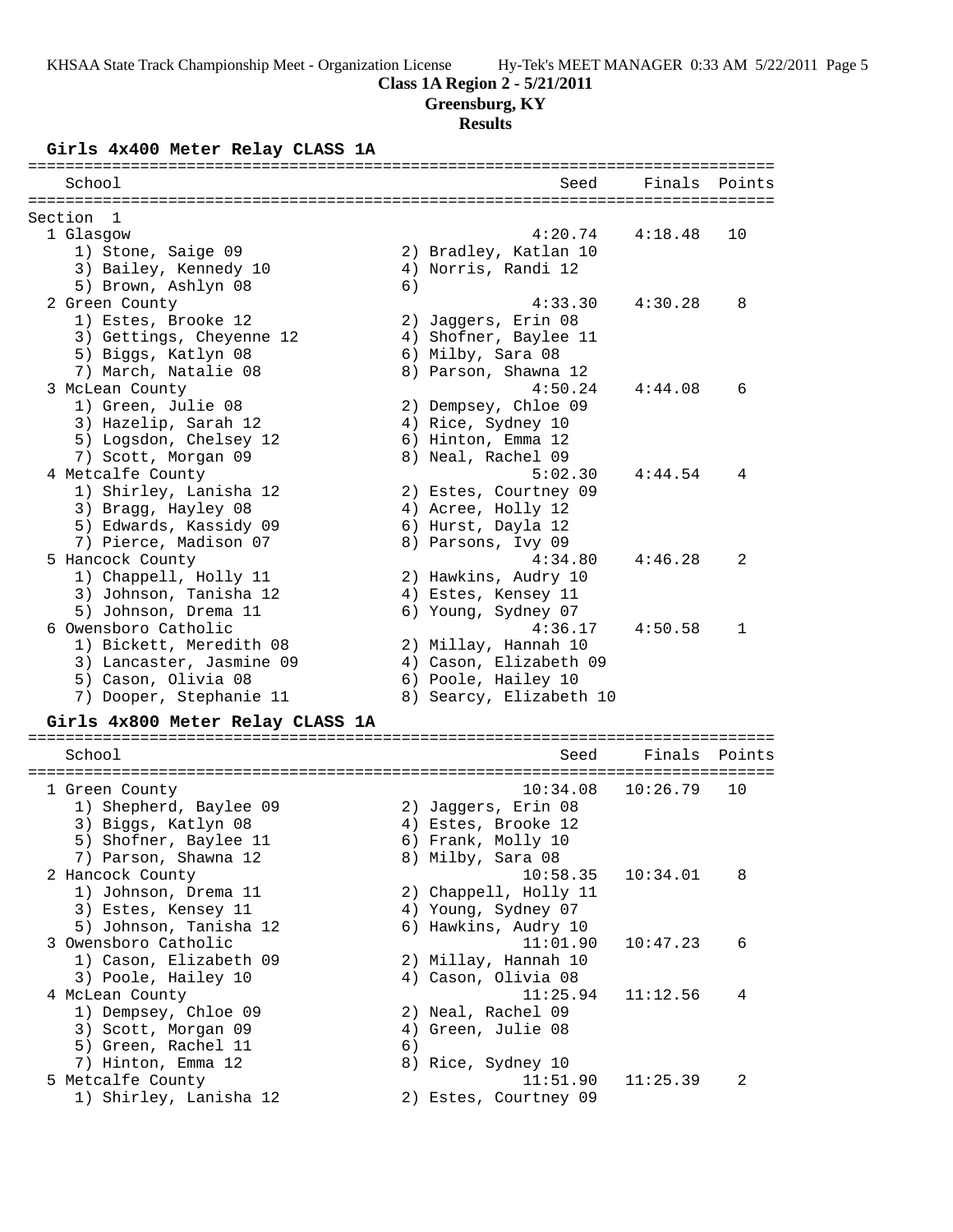### **Class 1A Region 2 - 5/21/2011**

**Greensburg, KY**

#### **Results**

### **....Girls 4x800 Meter Relay CLASS 1A**

Section 2

3) Hurst, Dayla 12 4) Edwards, Kassidy 09

- 5) Acree, Holly 12 6) Stewart, Jezsika 08
	- **Boys 100 Meter Dash CLASS 1A**

7) Pierce, Madison 07 8) Trent, Brittany 08

|  | boys lov meter Dash Chass IA |  |  |
|--|------------------------------|--|--|
|  |                              |  |  |

| Name                         | Year School           | Seed    | Finals        | Points       |
|------------------------------|-----------------------|---------|---------------|--------------|
|                              |                       |         |               |              |
| 1 Kellems, Bert              | 11 Hancock County     | 12.87   | 13.00         |              |
| 2 Edge, Corey                | 09 Hancock County     | 13.08   | 13.66         |              |
| 3 Jenks, Zach                | 08 Metcalfe County    | 13.50   | 14.01         |              |
| Section 2                    |                       |         |               |              |
| 1 Kendall, Tanner            | 12 Monroe County      | 11.74   | 11.53         | 6            |
| 2 Baird, Morgan              | 12 McLean County      | 12.24   | 12.22         |              |
| 3 Owsley, Trent              | 12 Cumberland County  | 12.34   | 12.35         |              |
| Section 3                    |                       |         |               |              |
| 1 Whitlow, Terrell           | 12 Glasgow            | 11.14   | 11.14         | 10           |
| 2 Burton, Donovan            | 11 Green County       | 11.00   | 11.21         | 8            |
| 3 Smith, Lajuan              | 11 Glasgow            | 11.45   | 11.69         | 4            |
| 4 Perry, Israel              | 12 Caverna            | 11.55   | 11.72         | 2            |
| 5 Navalta, Thomas            | 11 Green County       | 11.61   | 11.75         | 1            |
| 6 Cape, Dylan                | 12 Cumberland County  | 11.64   | 11.76         |              |
| Boys 200 Meter Dash CLASS 1A |                       |         |               |              |
|                              |                       |         |               |              |
| Name                         | Year School           | Seed    | Finals Points |              |
| Section<br>-1                |                       |         |               |              |
| 1 Johnson, Will              | 10 Owensboro Catholic | 26.80   | 27.40         |              |
| 2 Terry, Bailey              | 08 Hancock County     | 28.50   | 27.82         |              |
| 3 Merritt, Treven            | 08 Hancock County     | 30.03   | 28.87         |              |
| 4 Jenks, Zach                | 08 Metcalfe County    | 28.70   | 29.32         |              |
| Section<br>2                 |                       |         |               |              |
| 1 Owsley, Trent              | 12 Cumberland County  | 25.94   | 25.18         |              |
| 2 Head, Anthony              | 12 McLean County      | 25.34   | 25.48         |              |
| 3 Huffman, Mekiah            | 11 Glasgow            | 26.66   | 25.63         |              |
| 4 Carpenter, Jake            | 12 McLean County      | 25.84   | 26.06         |              |
| Section 3                    |                       |         |               |              |
| 1 Burton, Donovan            | 11 Green County       | 22.91   | 22.89         | 10           |
| 2 Sublett, Jalen             | 11 Glasgow            | 23.05   | 23.25         | 8            |
| 3 Cape, Dylan                | 12 Cumberland County  | 23.54   | 23.65         | 6            |
| 4 Jaqqers, Evan              | 09 Green County       | 24.13   | 24.03         | 4            |
| 5 Perry, Israel              | 12 Caverna            | 24.20   | 24.07         | 2            |
| 6 Huff, Carlton              | 09 Monroe County      | 24.30   | 24.89         | $\mathbf{1}$ |
|                              |                       |         |               |              |
| Boys 400 Meter Dash CLASS 1A |                       |         |               |              |
|                              | Year School           |         | Finals Points |              |
| Name                         |                       | Seed    |               |              |
| Section<br>$\overline{1}$    |                       |         |               |              |
| 1 Perry, Devin               | 07 Caverna            | 1:07.40 | 1:05.22       |              |
|                              |                       |         |               |              |

2 Hooper, Glen 09 Campbellsville 1:11.39

 1 Cook, Brandon 10 Hancock County 58.03 56.52 2 2 Stephens, Trevor 08 Caverna 59.40 59.68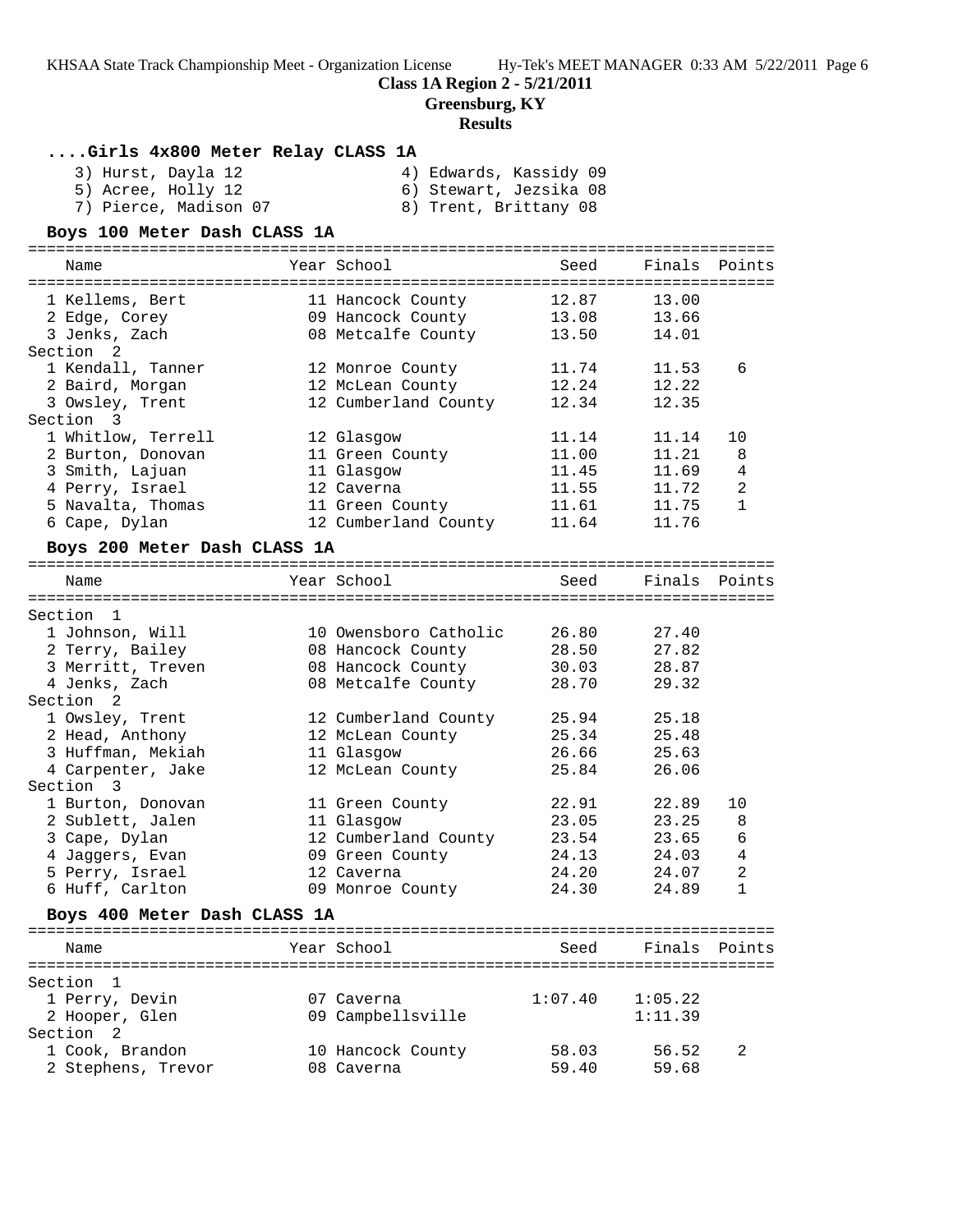**Class 1A Region 2 - 5/21/2011**

**Greensburg, KY**

### **Results**

### **....Boys 400 Meter Dash CLASS 1A**

| 3 Thornton, Jeron      | 09 Green County       | 1:00.29 | 1:00.25 |    |
|------------------------|-----------------------|---------|---------|----|
| 4 Webb, Jordan         | 09 Cumberland County  | 1:01.74 | 1:01.44 |    |
| 5 Jenks, Zach          | 08 Metcalfe County    | 1:04.30 | 1:04.87 |    |
| 6 Rhoton-Quick, Joseph | 09 Monroe County      | 1:06.60 | 1:04.88 |    |
| Section 3              |                       |         |         |    |
| 1 Bradley, Sammy       | 11 Glasgow            | 52.39   | 52.20   | 10 |
| 2 Williams, Keaton     | 12 Cumberland County  | 54.76   | 54.21   | 8  |
| 3 Kreisle, Karl        | 10 Hancock County     | 56.52   | 54.81   | 6  |
| 4 Martin, Kain         | 11 Glasgow            | 57.10   | 56.16   | 4  |
| 5 Moore, Gaither       | 12 Green County       | 57.04   | 56.65   |    |
| 6 Lopez, Paul          | 12 Owensboro Catholic | 57.32   | 56.91   |    |
|                        |                       |         |         |    |

#### **Boys 800 Meter Run CLASS 1A**

================================================================================ Seed Finals Point

| name                | rear scnooi           | seea    | rinais  | POINTS       |
|---------------------|-----------------------|---------|---------|--------------|
| Section 1           |                       |         |         |              |
| 1 Roach, Cody       | 10 Hancock County     | 2:12.36 | 2:09.98 | 10           |
| 2 Thomerson, Dustin | 12 Glasgow            | 2:12.00 | 2:10.65 | 8            |
| 3 Bertke, Chris     | 12 Hancock County     |         | 2:15.97 | 6            |
| 4 Goedde, Michael   | 10 Owensboro Catholic | 2:10.14 | 2:17.36 | 4            |
| 5 Moore, Gaither    | 12 Green County       | 2:10.65 | 2:19.32 | 2            |
| 6 Shively, Skyler   | 12 Green County       | 2:17.56 | 2:19.36 | $\mathbf{1}$ |
| 7 Gearlds, Devin    | 08 Monroe County      | 2:20.00 | 2:21.79 |              |
| 8 Williams, Corey   | 10 Cumberland County  | 2:25.15 | 2:22.90 |              |
| 9 Biggs, Seth       | 09 Cumberland County  | 2:28.79 | 2:23.03 |              |
| 10 Tipton, Giles    | 10 Monroe County      | 2:25.80 | 2:27.74 |              |
| 11 Crowe, Marty     | 09 Owensboro Catholic | 2:24.97 | 2:29.77 |              |
| 12 Rose, Nate       | 08 Caverna            | 2:36.00 | 2:34.69 |              |
| 13 Dial, Logan      | 09 Campbellsville     |         | 2:35.79 |              |
| 14 Shirley, Cody    | 09 Glasgow            | 2:41.00 | 2:36.32 |              |
|                     |                       |         |         |              |

### **Boys 1600 Meter Run CLASS 1A**

| Name                 | Year School           | Seed    | Finals  | Points         |
|----------------------|-----------------------|---------|---------|----------------|
| 1 Thompson, Sam      | 12 Owensboro Catholic | 4:47.40 | 4:41.44 | 10             |
| 2 Riggs, Nathan      | 09 Campbellsville     | 4:52.01 | 4:47.01 | 8              |
| 3 Roach, Cody        | 10 Hancock County     | 4:53.40 | 4:49.86 | 6              |
| 4 Thomerson, Dustin  | 12 Glasgow            | 5:03.64 | 4:58.93 | 4              |
| 5 Goedde, Michael    | 10 Owensboro Catholic | 4:52.08 | 5:04.71 | $\mathfrak{D}$ |
| 6 Gearlds, Devin     | 08 Monroe County      | 5:08.10 | 5:14.43 |                |
| 7 Inman, Cody        | 10 Hancock County     | 5:17.10 | 5:21.09 |                |
| 8 Elrod, Tanner      | 11 Monroe County      | 5:20.00 | 5:23.87 |                |
| 9 Rafferty, Michael  | 10 Campbellsville     | 5:24.88 | 5:34.74 |                |
| 10 Jenks, Zach       | 08 Metcalfe County    | 5:39.00 | 5:42.10 |                |
| 11 Blandford, Jacob  | 11 McLean County      | 5:46.04 | 5:46.21 |                |
| 12 Wright, Trevor    | 08 Green County       | 5:20.68 | 5:47.71 |                |
| 13 Thomerson, Andrew | 08 Glasgow            | 5:47.00 | 5:52.02 |                |
| 14 Farlee, Zack      | 10 Cumberland County  | 5:40.20 | 6:06.26 |                |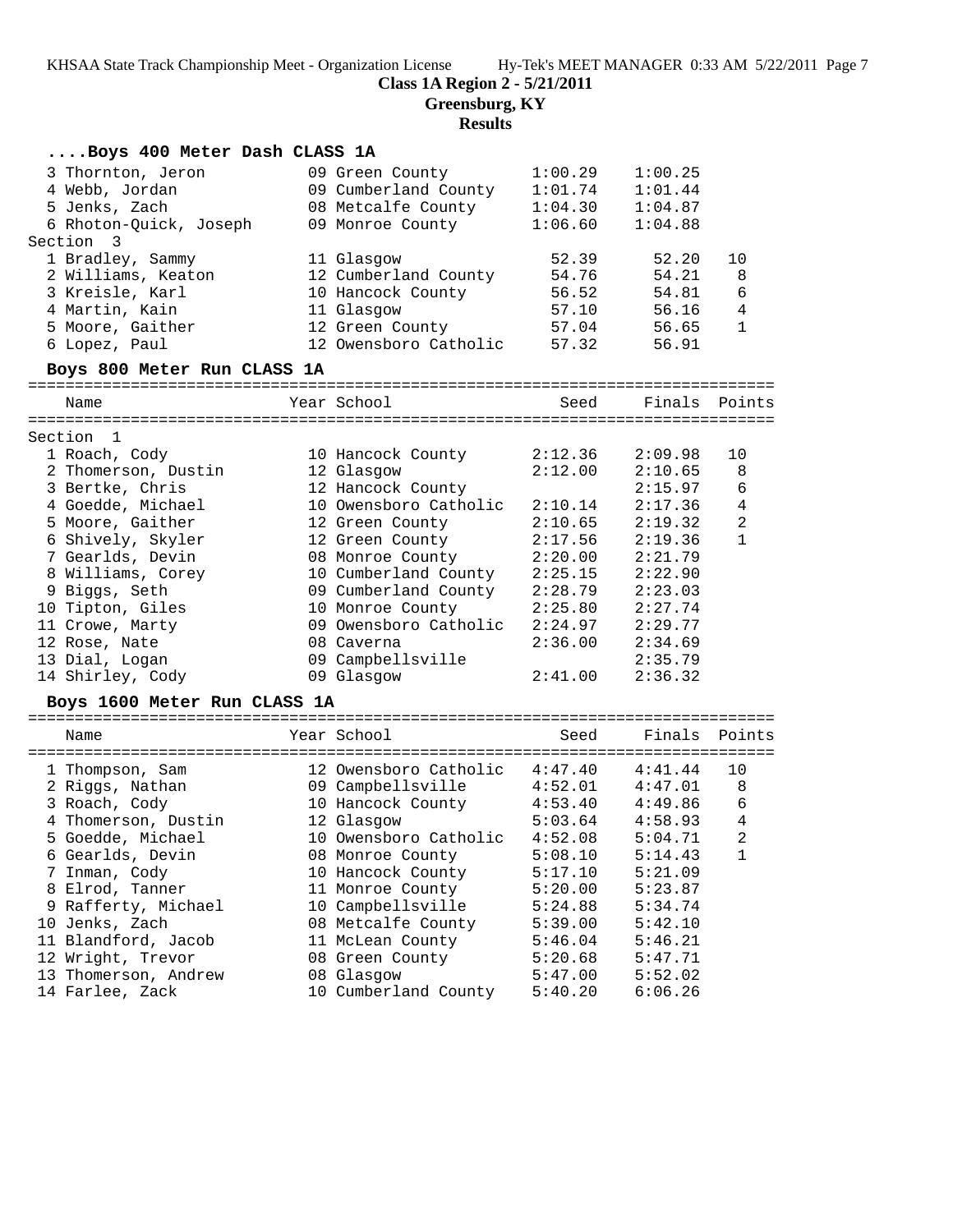#### **Class 1A Region 2 - 5/21/2011**

**Greensburg, KY**

# **Results**

# **Boys 3200 Meter Run CLASS 1A**

|                                  |                                                 | :================= |          |                |
|----------------------------------|-------------------------------------------------|--------------------|----------|----------------|
| Name                             | Year School                                     | Seed               | Finals   | Points         |
| 1 Thompson, Sam                  | 12 Owensboro Catholic                           | 10:08.55           | 10:11.88 | 10             |
| 2 Roach, Cody                    | 10 Hancock County                               | 10:33.60           | 10:34.58 | 8              |
| 3 Rafferty, Michael              | 10 Campbellsville                               | 11:51.88           | 11:37.28 | 6              |
| 4 Rucker, Zack                   | 09 Caverna                                      | 11:38.00           | 11:47.38 | 4              |
| 5 Judd, Lucus                    | 07 Green County                                 | 11:28.67           | 11:50.08 | $\overline{a}$ |
| 6 Elrod, Tanner                  | 11 Monroe County                                | 12:02.00           | 11:52.48 | $\mathbf{1}$   |
| 7 Catalan, Derling               | 12 Monroe County                                | 11:43.30           | 11:58.58 |                |
| 8 Schadler, Austin               | 07 Hancock County                               | 11:49.00           | 12:41.58 |                |
| 9 Hodges, Wayne                  | 10 McLean County                                | 12:55.04           | 13:16.38 |                |
| 10 Sells, Derrick                | 08 Glasgow                                      | 14:02.00           | 15:07.08 |                |
| Boys 110 Meter Hurdles CLASS 1A  |                                                 |                    |          |                |
|                                  |                                                 |                    |          |                |
| Name                             | Year School                                     | Seed               | Finals   | Points         |
| 1 Harris, Steely                 | 10 Glasgow                                      |                    | 18.07    | 2              |
| 2 Daugherty, Josh                | 09 Hancock County                               | 20.50              | 20.54    |                |
| 3 Huffman, Mekiah                | 11 Glasgow                                      |                    | 21.21    |                |
| Section<br>$\overline{2}$        |                                                 |                    |          |                |
| 1 Burden, David                  | 12 McLean County                                | 15.54              | 15.98    | 10             |
| 2 Bertke, Chris                  | 12 Hancock County                               | 15.52              | 16.09    | 8              |
| 3 Houchens, Cody                 | 11 Green County                                 | 17.74              | 17.49    | 6              |
| 4 Carrico, Collin                | 10 Owensboro Catholic                           | 17.74              | 18.00    | 4              |
| 5 Franey, Ben                    | 12 Owensboro Catholic                           | 18.89              | 19.68    | $\mathbf{1}$   |
| 6 Hall, Ben                      | 11 Cumberland County                            | 19.35              | 19.85    |                |
| Boys 300 Meter Hurdles CLASS 1A  |                                                 |                    |          |                |
|                                  |                                                 |                    |          |                |
|                                  |                                                 |                    |          |                |
| Name                             | Year School                                     | Seed               | Finals   | Points         |
| Section<br>$\mathbf{1}$          |                                                 |                    |          |                |
|                                  |                                                 | 47.14              | 48.53    |                |
| 1 Daugherty, Josh<br>2 Hall, Ben | 09 Hancock County<br>11 Cumberland County       | 48.87              | 48.88    |                |
| 3 Baker, Jon                     | 11 Campbellsville                               | 51.07              | 52.97    |                |
| 4 Franey, Ben                    | 12 Owensboro Catholic                           | 50.62              | 54.31    |                |
| Section<br>2                     |                                                 |                    |          |                |
| 1 Bertke, Chris                  | 12 Hancock County                               | 41.09              | 41.91    | 10             |
| 2 Houchens, Cody                 | 11 Green County                                 | 42.84              | 42.46    | 8              |
| 3 Harris, Steely                 | 10 Glasgow                                      | 43.70              | 44.53    | 6              |
| 4 Navalta, Thomas                |                                                 | 45.71              | 45.02    | 4              |
| 5 Kelley, Chris                  | 11 Green County<br>12 McLean County             | 46.84              | 45.40    | 2              |
| 6 Carrico, Collin                | 10 Owensboro Catholic                           | 44.60              | 46.17    | 1              |
|                                  |                                                 |                    |          |                |
| Boys 4x100 Meter Relay CLASS 1A  |                                                 |                    |          |                |
| School                           |                                                 | Seed               | Finals   | Points         |
| 1 Glasgow                        |                                                 | 44.15              | 44.66    | 10             |
| 1) McCathron, James 11           | 2) Sublett, Jalen 11                            |                    |          |                |
| 3) Smith, Lajuan 11              |                                                 |                    |          |                |
| 5) Trigg, Marquez 08             | 4) Whitlow, Terrell 12<br>6) Shirley, Julius 09 |                    |          |                |
| 2 McLean County                  |                                                 | 47.44              | 47.04    | 8              |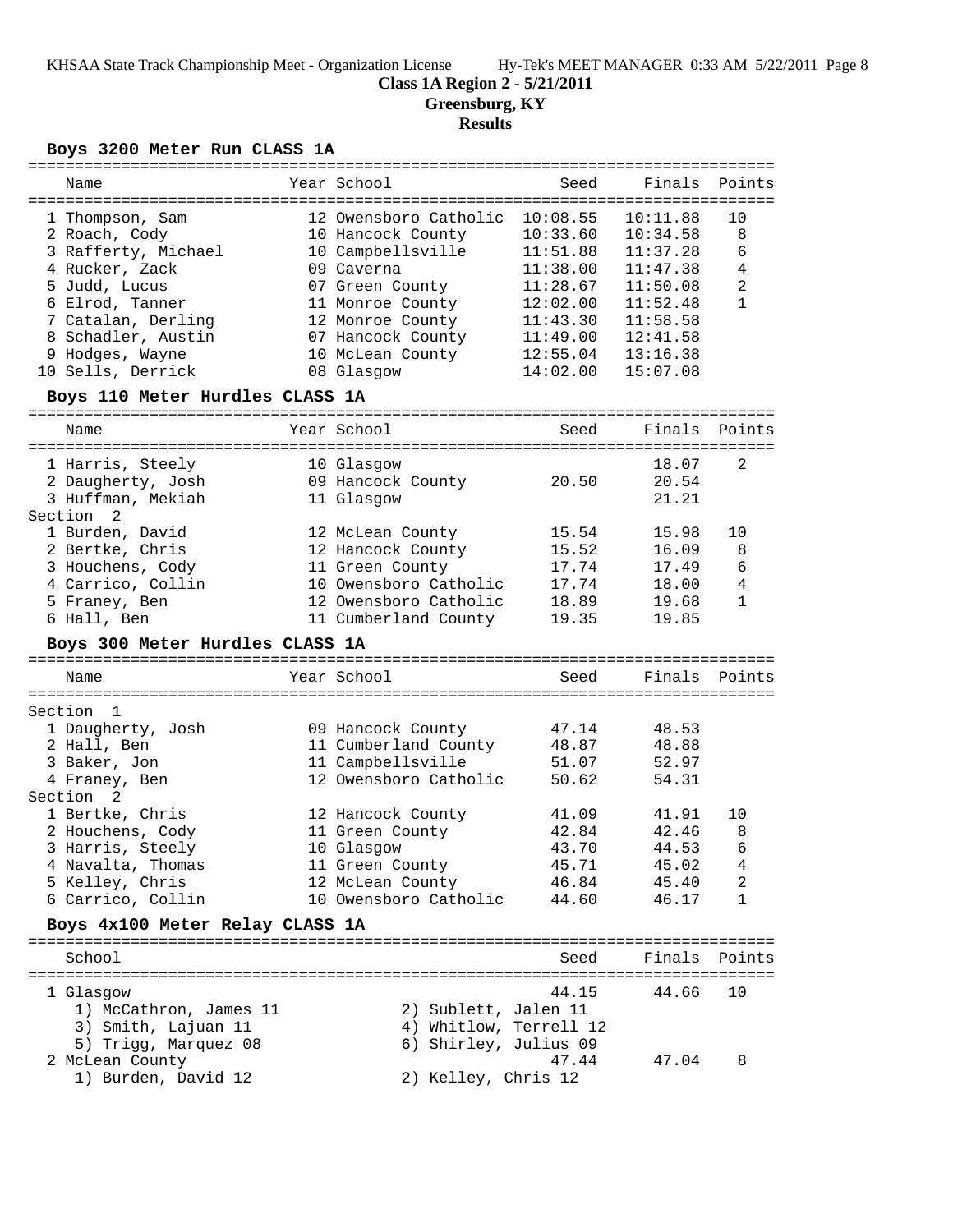# **Greensburg, KY**

# **Results**

### **....Boys 4x100 Meter Relay CLASS 1A**

| 4) Head, Anthony 12            |
|--------------------------------|
| 6) Hodges, Wayne 10            |
| 8)                             |
| 47.00<br>47.41<br>-6           |
| 2) Scott, Qwmaine 10           |
| 4) Owsley, Cedric 10           |
| 6) Dakota, Hunter 09           |
| 8) Appleby, Justin 10          |
| 45.36<br>48.51<br>4            |
| 2) Houchens, Cody 11           |
| 4) McDermott, Weston 09        |
| 6) Thornton, Jeron 09          |
| 8) Miller, Josh 11             |
| 48.60<br>48.57<br>2            |
| 2) Huff, Carlton 09            |
| 4) Strode, Tanner 09           |
| 6)                             |
| 47.15<br>53.53<br>$\mathbf{1}$ |
| 2) Edge, Corey 09              |
| 4) Johnson, Dylan 08           |
| 6)                             |
|                                |

**Boys 4x200 Meter Relay CLASS 1A**

| School                 |    | Seed                    | Finals Points |                |
|------------------------|----|-------------------------|---------------|----------------|
| 1 Glasgow              |    | 1:31.89                 | 1:31.26       | 10             |
| 1) McCathron, James 11 |    | 2) Sublett, Jalen 11    |               |                |
| 3) Smith, Lajuan 11    |    | 4) Whitlow, Terrell 12  |               |                |
| 5) Trigg, Marquez 08   |    | 6) Shirley, Julius 09   |               |                |
| 2 Green County         |    | 1:32.71                 | 1:31.79       | 8              |
| 1) Jaggers, Evan 09    |    | 2) Houchens, Cody 11    |               |                |
| 3) Navalta, Thomas 11  |    | 4) Burton, Donovan 11   |               |                |
| 5) Romines, Burns 11   |    | 6) McDermott, Weston 09 |               |                |
| 7) Thornton, Jeron 09  | 8) |                         |               |                |
| 3 McLean County        |    | 1:44.84                 | 1:39.04       | 6              |
| 1) Head, Anthony 12    |    | 2) Kelley, Chris 12     |               |                |
| 3) Baird, Morgan 12    |    | 4) Carpenter, Jake 12   |               |                |
| 5) Burden, David 12    |    | 6) Hodges, Wayne 10     |               |                |
| 7) Blandford, Jacob 11 | 8) |                         |               |                |
| 4 Cumberland County    |    | 1:40.40                 | 1:39.32       | 4              |
| 1) Owsley, Trent 12    |    | 2) Huber, Adam 11       |               |                |
| 3) Owsley, Cedric 10   |    | 4) Scott, Qwmaine 10    |               |                |
| 5) Webb, Jordan 09     |    | 6) Dakota, Hunter 09    |               |                |
| 7) Appleby, Justin 10  |    | 8) Biggs, Seth 09       |               |                |
| 5 Hancock County       |    | 1:39.38                 | 1:39.79       | $\mathfrak{D}$ |
| 1) Cook, Brandon 10    |    | 2) Daugherty, Josh 09   |               |                |
| 3) Haaff, Austin 09    |    | 4) Kreisle, Karl 10     |               |                |
| 5) Bertke, Chris 12    | 6) |                         |               |                |
|                        |    |                         |               |                |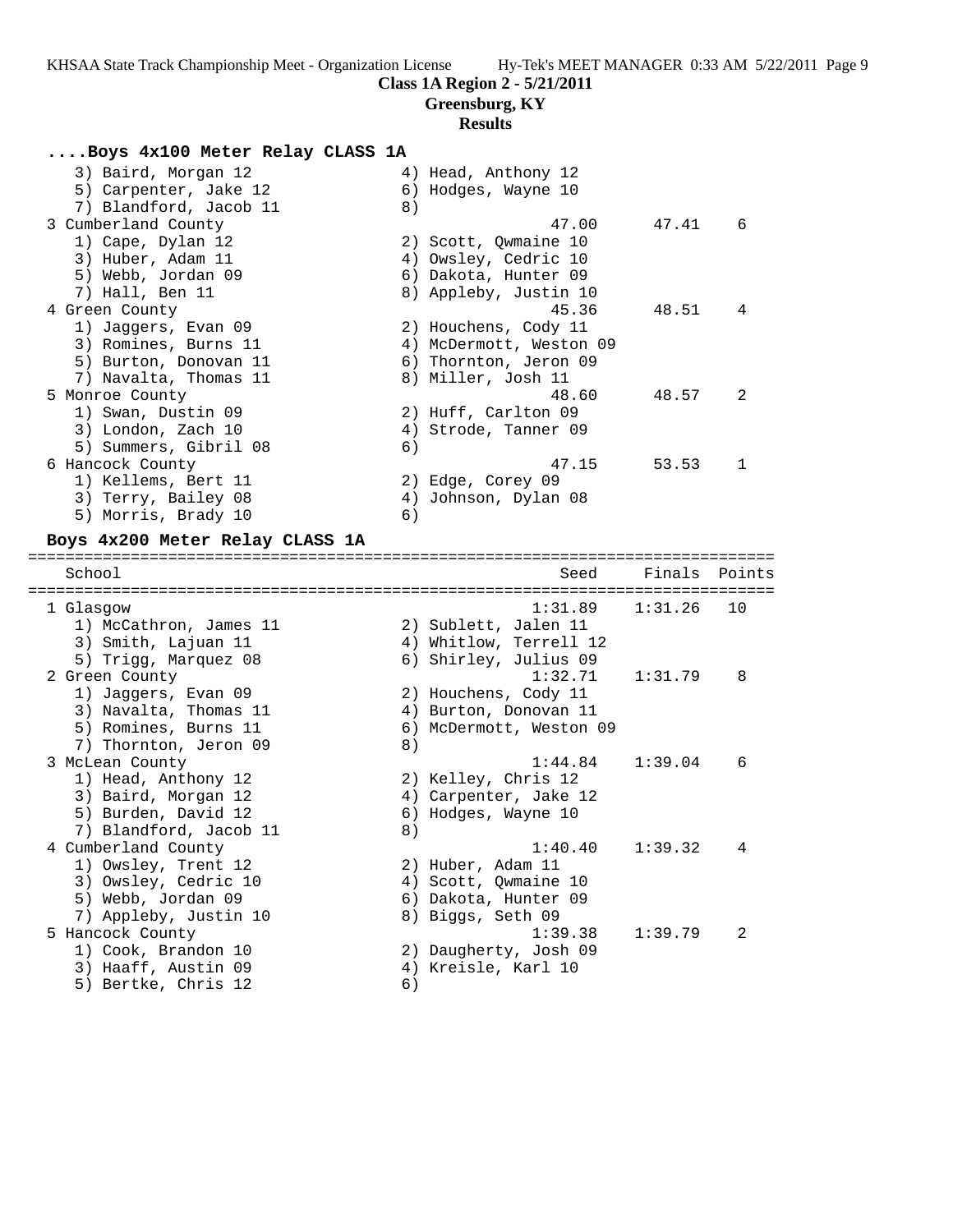**Greensburg, KY**

# **Results**

# **Boys 4x400 Meter Relay CLASS 1A**

| =====================<br>===============  |    |                                           |         |        |
|-------------------------------------------|----|-------------------------------------------|---------|--------|
| School                                    |    | Seed                                      | Finals  | Points |
| Section<br>-1                             |    |                                           |         |        |
| 1 Glasgow                                 |    | 3:34.87                                   | 3:30.98 | 10     |
| 1) McCathron, James 11                    |    | 2) Martin, Kain 11                        |         |        |
| 3) Whitlow, Terrell 12                    |    | 4) Bradley, Sammy 11                      |         |        |
| 5) Norris, Milas 09                       |    | 6) Wooten, Josh 11                        |         |        |
| 2 Cumberland County                       |    | 3:51.74                                   | 3:42.98 | 8      |
| 1) Cape, Dylan 12                         |    | 2) Huber, Adam 11                         |         |        |
| 3) Owsley, Cedric 10                      |    | 4) Williams, Keaton 12                    |         |        |
| 5) Webb, Jordan 09                        |    | 6) Williams, Corey 10                     |         |        |
| 7) Scott, Qwmaine 10                      |    | 8) Dakota, Hunter 09                      |         |        |
| 3 Green County                            |    | 3:43.80                                   | 3:44.98 | 6      |
| 1) Moore, Gaither 12                      |    | 2) Wright, Trevor 08                      |         |        |
| 3) Shively, Skyler 12                     |    | 4) McDermott, Weston 09                   |         |        |
| 5) Houchens, Cody 11                      |    | 6) Navalta, Thomas 11                     |         |        |
| 7) Thornton, Jeron 09                     |    | 8) Burton, Donovan 11                     |         |        |
| 4 Hancock County                          |    | 3:51.15                                   | 3:47.08 | 4      |
| 1) Cook, Brandon 10                       |    | 2) Daugherty, Josh 09                     |         |        |
| 3) Schroader, Cody 08                     |    | 4) Kreisle, Karl 10                       |         |        |
| 5) Haaff, Austin 09                       |    | 6) Inman, Cody 10                         |         |        |
| 5 Owensboro Catholic                      |    | 4:00.70                                   | 3:54.98 | 2      |
| 1) Carrico, Collin 10                     |    | 2) Lopez, Paul 12                         |         |        |
| 3) Mahoney, Justin 11                     |    | 4) Thompson, Sam 12                       |         |        |
| 5) Robertson, Luke 12                     |    | 6) Crowe, Marty 09                        |         |        |
| 7) Goedde, Michael 10                     | 8) |                                           |         |        |
| 6 McLean County                           |    | 4:06.14                                   | 4:19.44 | 1      |
| 1) Luck, Levi 07                          |    | 2) Bozarth, Justin 11                     |         |        |
| 3) Rickard, Jacob 08                      |    | 4) Blandford, Jacob 11                    |         |        |
| 5)                                        |    | 6) Hodges, Wayne 10                       |         |        |
| 7) Wilson, Phillip 07                     |    | 8) Carpenter, Jake 12                     |         |        |
|                                           |    |                                           |         |        |
| Boys 4x800 Meter Relay CLASS 1A           |    |                                           |         |        |
| School                                    |    | Seed                                      | Finals  | Points |
| 1 Glasgow                                 |    | 9:41.60                                   | 8:43.04 | 10     |
| 1) Wooten, Josh 11                        |    | 2) McCathron, James 11                    |         |        |
| 3) Bradley, Sammy 11                      |    | 4) Thomerson, Dustin 12                   |         |        |
| 5) Thomerson, Andrew 08                   |    | 6) Shirley, Cody 09                       |         |        |
| 2 Hancock County                          |    | 9:01.10                                   | 8:43.35 | 8      |
| 1) Bertke, Chris 12                       |    | 2) Schroader, Cody 08                     |         |        |
| 3) Roach, Cody 10                         |    | 4) Kreisle, Karl 10                       |         |        |
| 5) Inman, Cody 10                         |    | 6) Daugherty, Josh 09                     |         |        |
| 7) Cook, Brandon 10                       |    | 8) Schadler, Austin 07                    |         |        |
| 3 Green County                            |    | 9:09.89                                   | 8:59.39 | 6      |
| 1) Wright, Trevor 08                      |    | 2) Moore, Gaither 12                      |         |        |
| 3) Shively, Skyler 12                     |    | 4) McDermott, Weston 09                   |         |        |
| 5) Judd, Lucus 07                         |    | 6) Thornton, Jeron 09                     |         |        |
| 7) Miller, Josh 11                        | 8) |                                           |         |        |
| 4 Owensboro Catholic                      |    | 8:57.79                                   | 9:07.26 | 4      |
| 1) Goedde, Michael 10                     |    |                                           |         |        |
|                                           |    | 2) Robertson, Luke 12                     |         |        |
| 3) Crowe, Marty 09                        |    | 4) Thompson, Sam 12<br>6) Lowe, Trevor 10 |         |        |
| 5) Tucker, Jared 09<br>7) Gross, Brian 10 |    | 8) Fulkerson, Daniel 10                   |         |        |
|                                           |    |                                           |         |        |